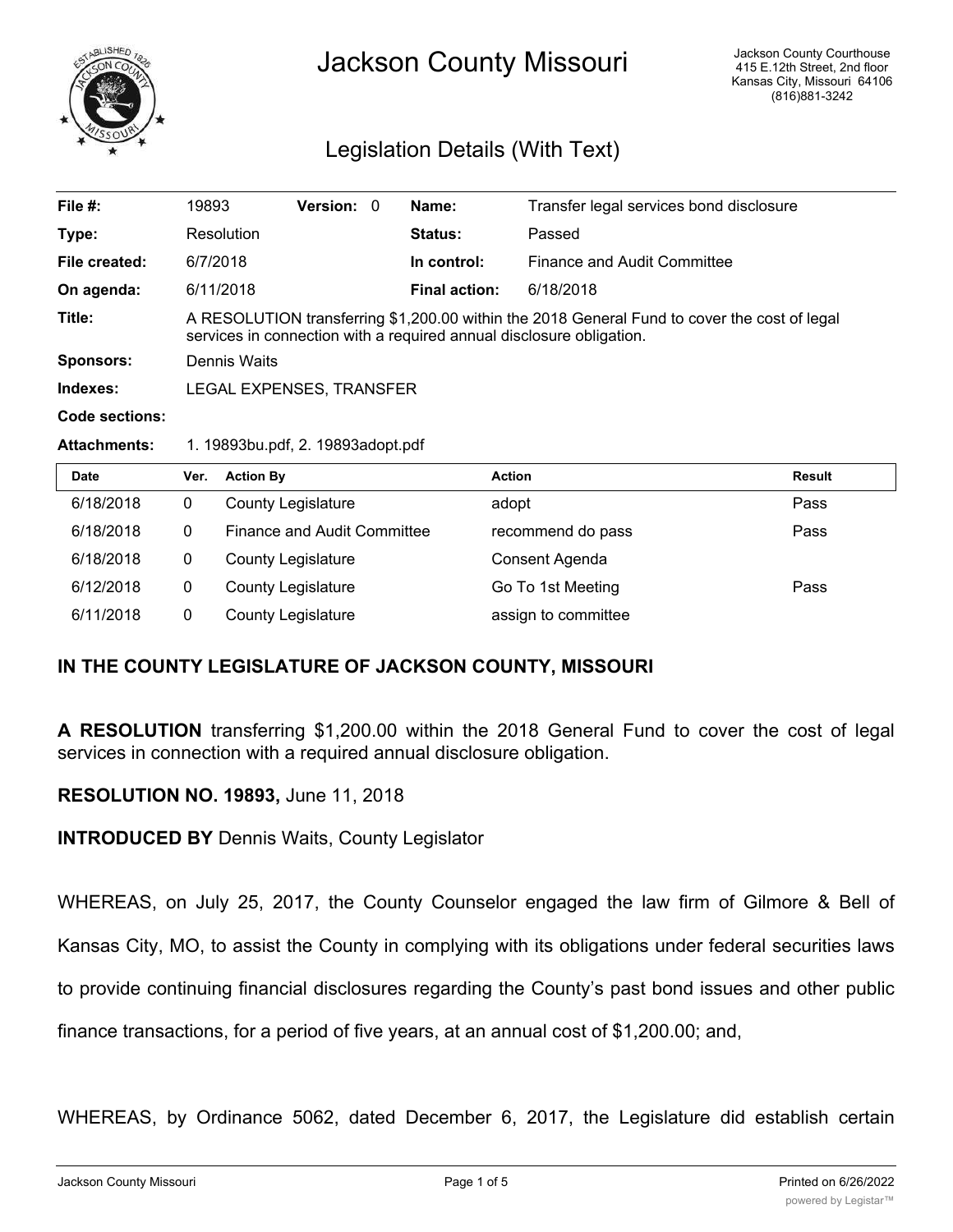Reserve Accounts for certain budget lines within the 2018 County budget; and,

WHEREAS, certain funds appropriated in such Reserve Account within the 2018 General Fund are needed to cover the costs of financial disclosure legal services; and,

WHEREAS, there are numerous disputes between the County Executive and the Legislature regarding the validity of Ordinance 5062, relating to its construction and interpretation, and multiple related issues; and,

WHEREAS, the Chief Administrative Officer has recommended the adoption of this Resolution, without waiving any previous position taken in reliance upon the memorandum of the County Counselor dated December 22, 2017, regarding Ordinance 5062, and without waiving any position taken in reliance upon other legal memorandums provided by the Office of the County Counselor; and,

WHEREAS, the Legislature recognizes that funds identified as Reserve Funds in the adopted 2018 budget within the General Fund are required to be designated for use by the Department of Finance and Purchasing for Gilmore & Bell's legal services; and,

WHEREAS, the Chief Administrative Officer has requested that the funds identified in this Resolution be made available for such use by Department of Finance and Purchasing within the 2018 budget; and,

WHEREAS the Legislature agrees that funds described in this Resolution should be made available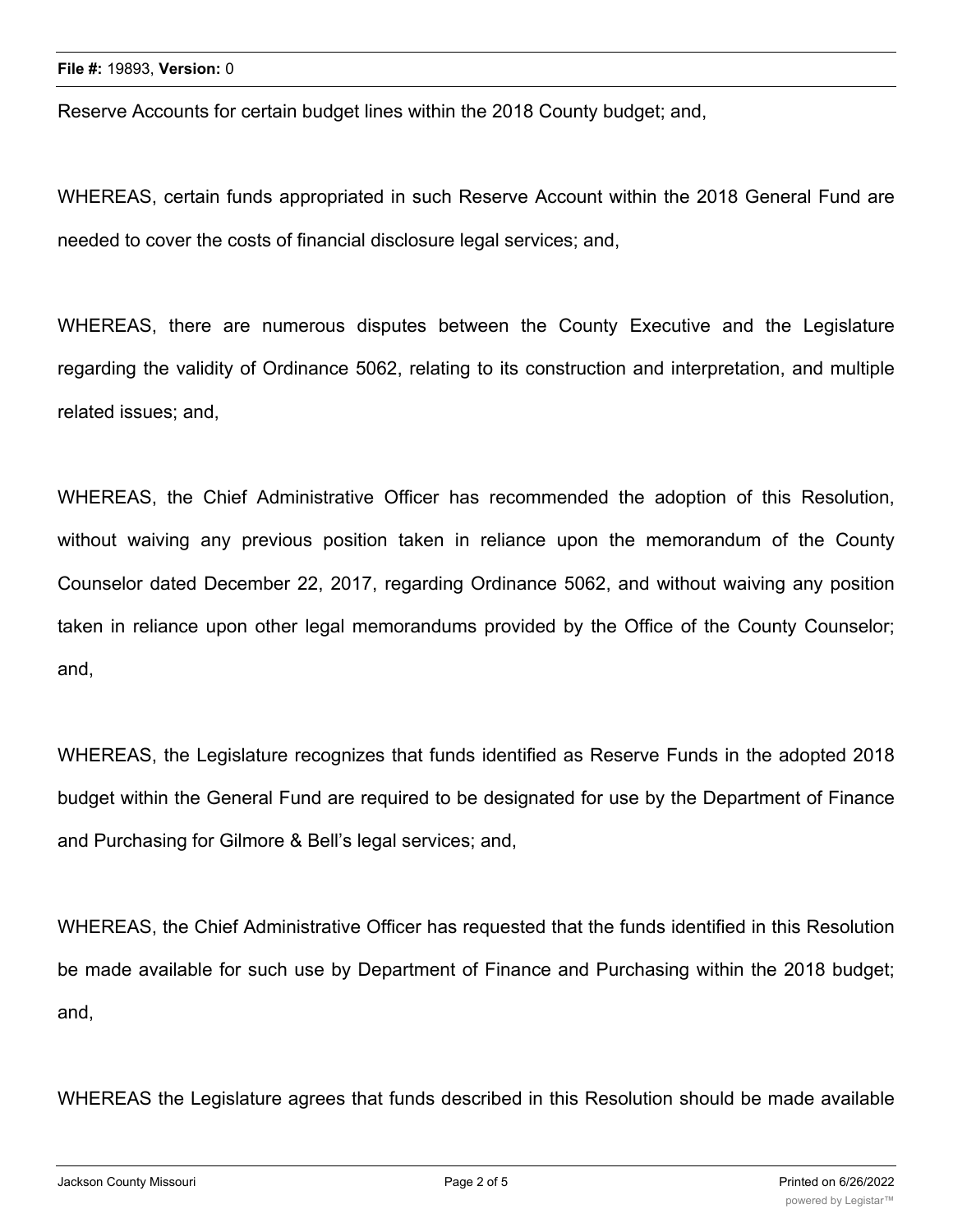for such use by posting to certain budget line item in non-departmental budget or otherwise for calendar year 2018 by the Finance and Purchasing Department; now therefore,

BE IT RESOLVED by the County Legislature of Jackson County, Missouri, that the following transfer or equivalent documentation/identification, to accomplish posting of the funds in County's budget management system so that the funds are available for immediate use and expenditure within the 2018 budget, be and hereby is authorized:

| <b>DEPARTMENT/DIVISION</b> | <b>CHARACTER/DESCRIPTION</b> | <b>FROM</b> | <u>TO</u> |
|----------------------------|------------------------------|-------------|-----------|
| <b>General Fund</b>        |                              |             |           |
| Reserve                    |                              |             |           |
| 001-8006                   | 56835 - Reserve Operating    | \$1,200     |           |
| Non-Departmental           |                              |             |           |
| 001-1501                   | 56020 - Legal Services       |             | \$1,200   |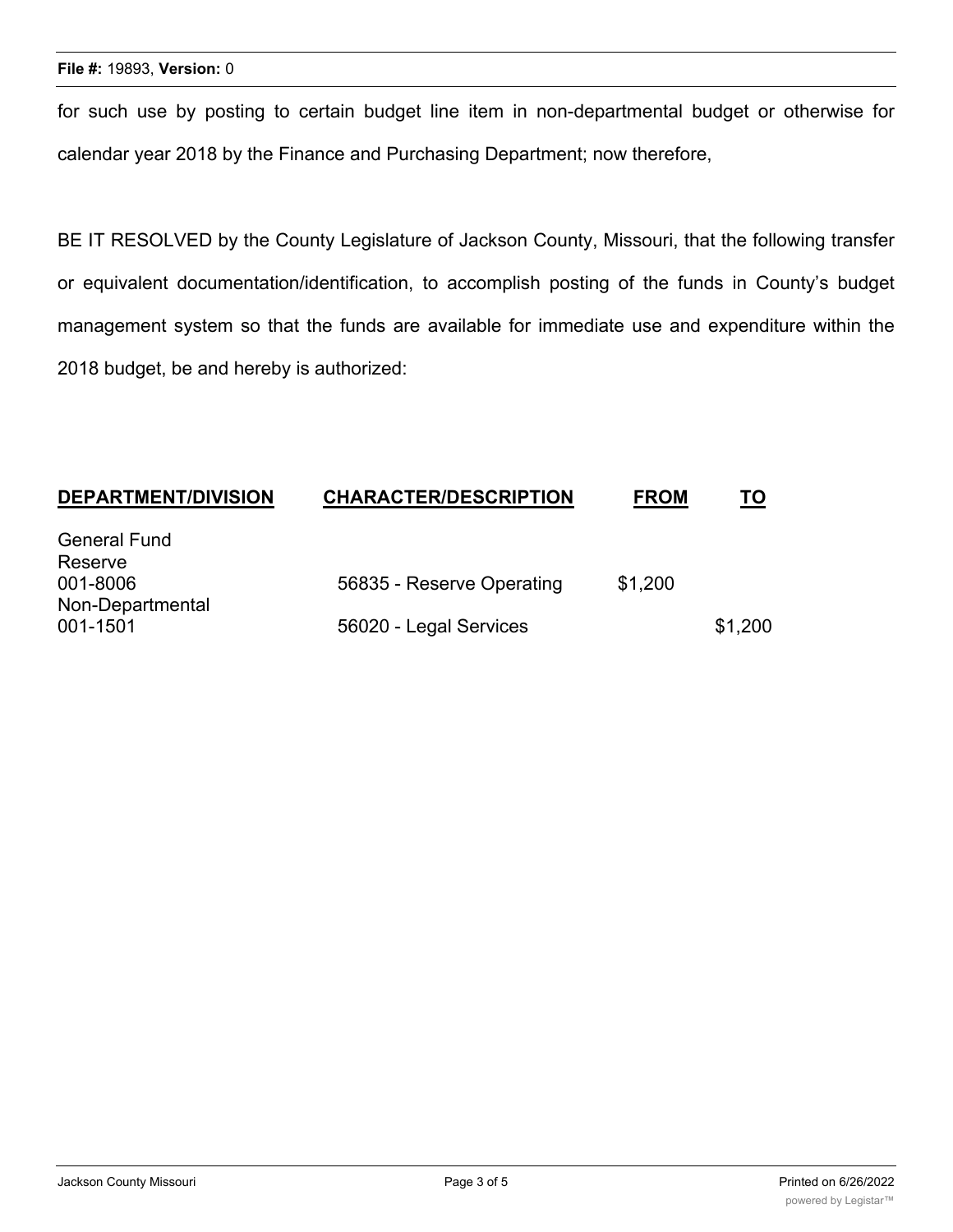Effective Date: This Resolution shall be effective immediately upon its passage by a majority of the Legislature.

APPROVED AS TO FORM:

Chief Deputy County Counselor County Counselor

Certificate of Passage

I hereby certify that the attached resolution, Resolution No. 19893 of June 11, 2018, was duly passed on June 18, 2018 by the Jackson County Legislature. The votes thereon were as follows:

Yeas 6 Nays 0

 $\overline{\phantom{a}}$  , and the contract of the contract of the contract of the contract of the contract of the contract of the contract of the contract of the contract of the contract of the contract of the contract of the contrac

 $\overline{\phantom{a}}$  , and the contribution of the contribution of the contribution of the contribution of the contribution of the contribution of the contribution of the contribution of the contribution of the contribution of the

Abstaining 0 Absent 3 2

Date Mary Jo Spino, Clerk of Legislature

Funds sufficient for the above-described transfer or equivalent documentation and/or identification to accomplish posting of the funds in the County's budget management system so that the funds are available for immediate use and expenditure are available in the sources indicated below.

| <b>ACCOUNT NUMBER:</b> | 001 8006 56835           |
|------------------------|--------------------------|
| <b>ACCOUNT TITLE:</b>  | <b>General Fund</b>      |
|                        | Reserve                  |
|                        | <b>Reserve Operating</b> |